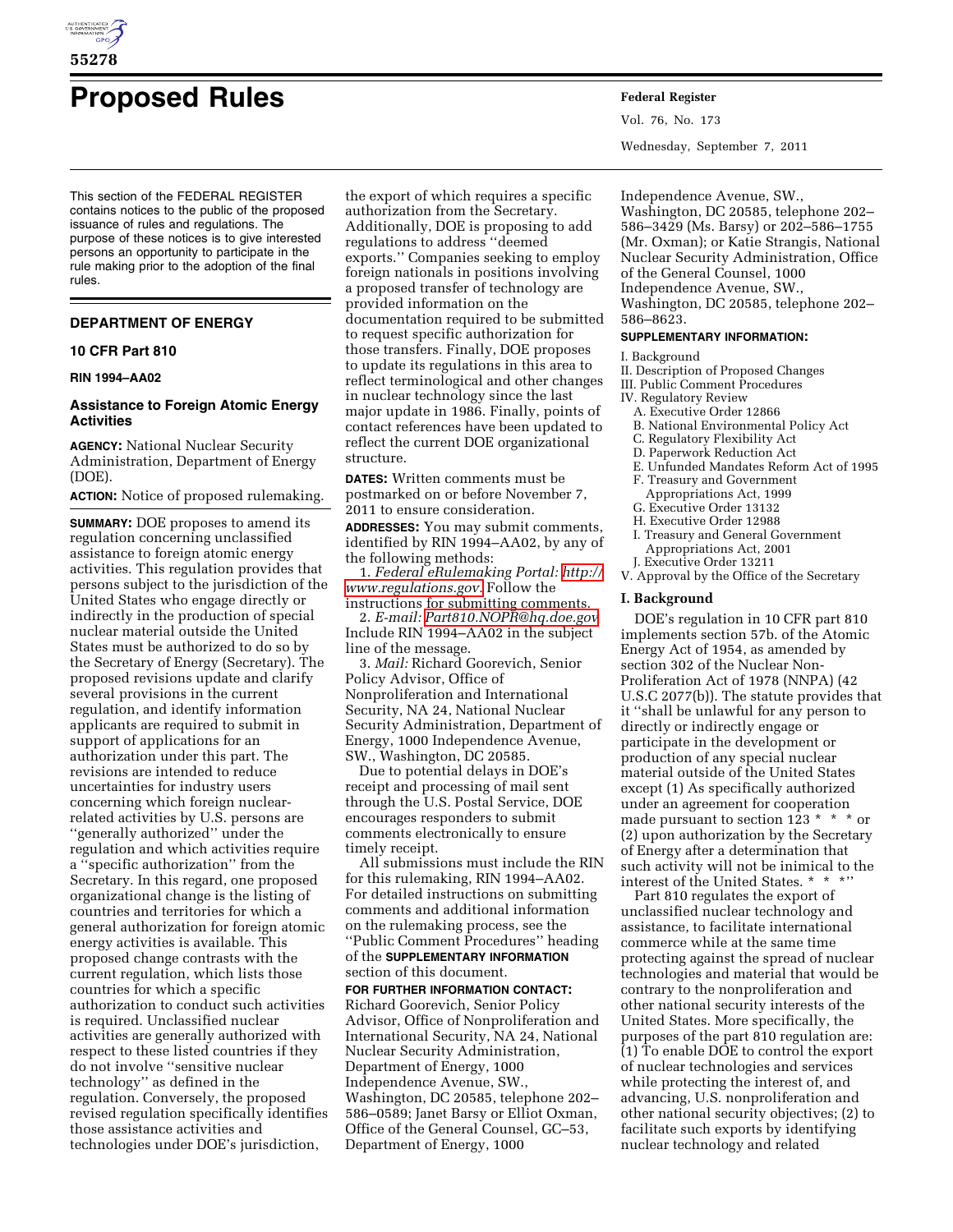assistance activities that can be ''generally authorized'' by the Secretary and thus require no further authorization under part 810; (3) to identify the specific transfers of assistance and technology which require specific authorization by the Secretary; (4) to explain how to request a specific authorization from the Secretary; and (5) to identify the reporting requirements for activities subject to part 810.

The part 810 regulation has not been comprehensively updated since 1986. Some of the terminology contained in the current regulation has become inconsistent with guidelines issued by the Nuclear Suppliers Group (NSG), an international group of nuclear supplier countries, including the United States, which seeks to promote the nonproliferation of nuclear weapons through the implementation of guidelines for nuclear exports. The existing part 810 regulation also contains certain technical references and definitions that do not reflect current science, and other terms and references whose inclusion in the regulation is no longer necessary.

## **II. Description of Proposed Changes**

DOE is publishing this notice of proposed rulemaking (NOPR) to clarify the regulatory restrictions and requirements pertaining to unclassified atomic energy assistance, and nuclear technology transfers, to foreign destinations. The proposed changes would update some of the definitions used in the regulation; identify countries and territories as to which a ''general authorization'' applies; and identify the activities subject to a ''specific authorization''. Additionally, the proposed rule would: (1) Make clear what types of technology transfers, which can include either technical data or technical assistance, fall within the scope of the regulation; (2) provide for added technical clarity of certain terms and technology; (3) revise, delete, and add definitions for certain terms contained in the regulation; (4) identify the information required to be provided by applicants for a part 810 authorization, including requests for authorization of ''deemed exports''; and (5) update points of contact information to reflect current Departmental organizational structure and office designations.

The proposed changes to part 810 are summarized below in the order in which they appear:

1. The proposed changes to § 810.1 ''Purpose'' would state the statutory basis for the regulation and clarify the purpose and authorization requirements.

2. The proposed changes to paragraghs (a) and (b) in § 810.2 ''Scope'' are intended to state explicitly DOE's jurisdiction under section 57 b. of the Atomic Energy Act with regard to unclassified nuclear export activities by U.S. persons that include assistance and transfer of technology abroad and to foreign nationals employed by U.S. companies, whether the subject activities are conducted in the United States or abroad by U.S. persons or by licensees, contractors or subsidiaries under their direction, supervision, responsibility, or control. Proposed § 810.2(c) would retain the exemptions for all exports licensed by the Nuclear Regulatory Commission; and would exempt ''public information'' and ''basic scientific research'' as those terms are proposed to be defined in § 810.3. Additionally, proposed § 810.2(c) would make clear the exclusion from the scope of the part 810 regulation of uranium and thorium mining and milling and nuclear fusion reactors when not used in support of systems involving hydrogen isotope separation. The proposed addition of these two exemptions is intended to clarify that activities related to uranium and thorium mining and milling and nuclear fusion reactors, per se, are not within the scope of part 810.

3. In proposed § 810.3 ''Definitions'', a number of new definitions are proposed to reflect terminological changes and technological developments since the part 810 regulation was last updated (in 1986), and to provide additional clarity to certain terms currently defined and used in the regulation. For example, the definition of ''accelerator-driven subcritical assembly'' would be replaced with ''production accelerator-driven subcritical assembly system''; the terms ''non-nuclear-weapon state'', ''operational safety'' and ''subcritical assembly'' are proposed to be deleted from the current definitions. The proposed rule would also add new and revised definitions: ''basic scientific research,'' ''cooperative enrichment enterprise", "enrichment," "fissile material'', ''production accelerator'', ''production accelerator-driven subcritical assembly system'', ''production subcritical assembly'', ''reprocessing'', ''specific authorization'', ''specifically authorized nuclear activities'', ''technology'' (including ''development'' and 'production''), "technical assistance", ''technical data'', and ''use''. Definitions are also proposed to be added for ''DOE'' and ''Secretary''. 4. Proposed §§ 810.4

''Communications'' and 810.5

''Interpretations'' would be changed to identify the responsible office under the current Departmental organizational structure to which applications, questions, or requests should be addressed. This proposed revision is intended to ensure that part 810-related correspondence will be directed appropriately and help facilitate prompt responses to those applications, questions, or other requests.

5. The current § 810.6 ''Authorization requirement'' quotes section 57 b. of the Atomic Energy Act. This notice proposes to delete the quotation, and to address the statutory basis instead in the ''Authority'' section of the preamble and proposed § 810.1 ''Purpose''.

6. Proposed § 810.6 ''Generally Authorized Activities''—currently § 810.7, re-numbered § 810.6 in the proposed rule—would identify activities that are generally authorized by the Secretary, and the countries and territories to which general authorizations apply. Section 810.6(a) would identify generally authorized activities. Section 810.6(b) would identify the countries and territories, and facilities therein, that would qualify for a general authorization. The current § 810.7 (b) ''furnishing public information'' would be deleted from the list of generally authorized activities and would be included in proposed § 810.2, as exempt from the scope of this part. Current § 810.7(c) would be deleted. The ''fast track'' safety general authorization has rarely been used, and has proved confusing to applicants. In summary, the proposed § 810.6 would identify the activities, countries, territories, destinations, and facilities to which the general authorization is applicable.

7. Proposed § 810.7 Activities requiring specific authorization. This proposed section, renumbered from § 810.8, would be modified to indicate that, unless an activity is generally authorized under proposed § 810.6, a specific authorization from the Secretary would be required before engaging directly or indirectly in the production of special nuclear material outside the United States. The current regulation in § 810.2 (a) provides a broad general authorization for all activities not requiring a specific authorization as described in § 810.8.

8. Proposed § 810.8 Restrictions on general and specific authorization. The present restrictions, currently in § 810.9, would remain unchanged.

9. Proposed § 810.9 "Grant of specific authorization''—currently § 810.10 would add a new paragraph (b) to establish a time limit on all specific authorizations. Each specific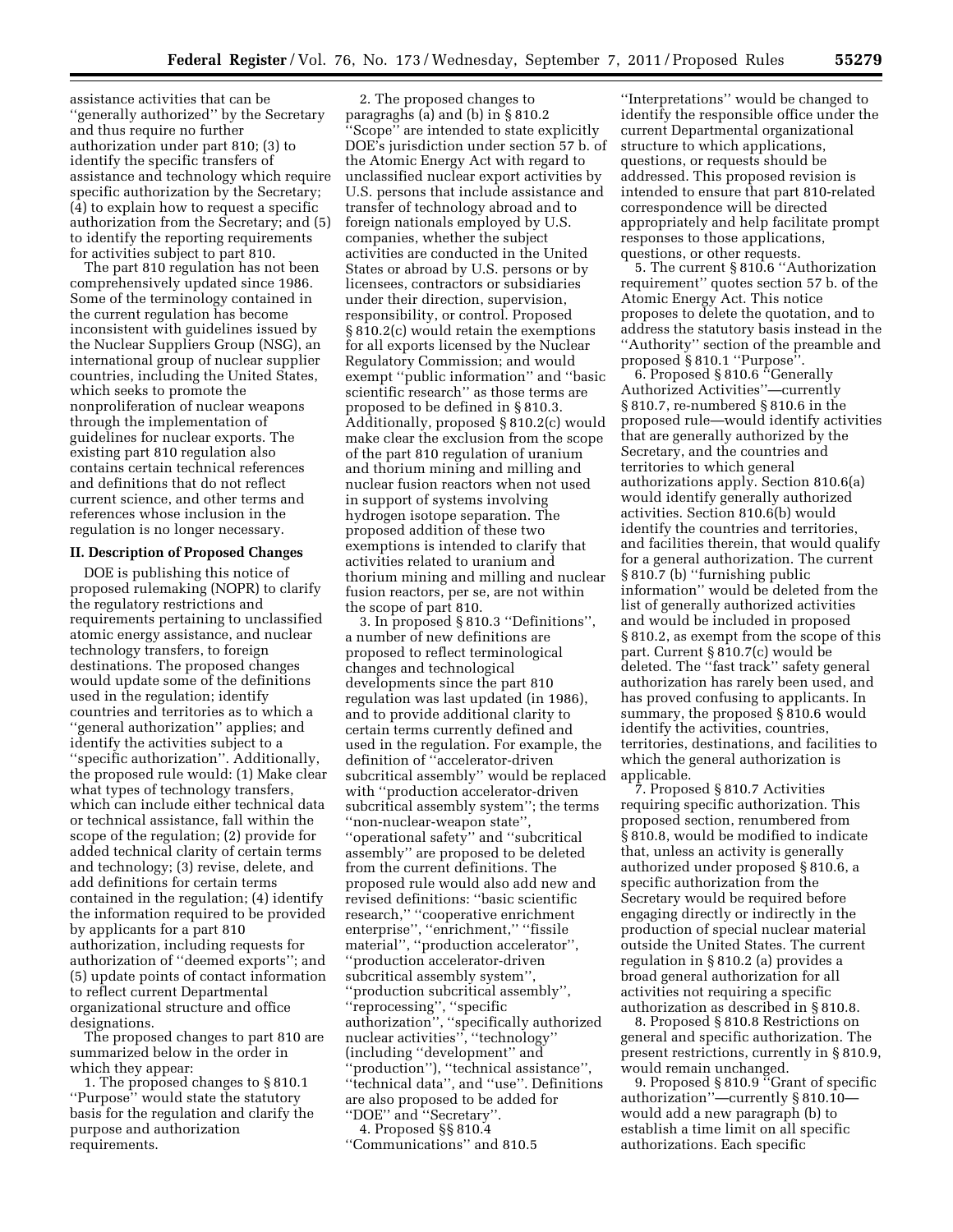authorization approved by the Secretary is proposed to be limited to a period of up to five years. This proposal is intended to ensure that U.S. persons granted specific authorizations from the Secretary keep DOE informed of their activities and planned nuclear technology transfers, and to facilitate DOE's ability to confirm the adherence of those activities to U.S. nonproliferation policy. Additionally, language would be included in proposed § 810.9(b) identifying the factors, consonant with U.S. international nonproliferation commitments, considered by the Secretary in granting a specific authorization. Proposed § 810.9(c) would be expanded to provide clarity to applicants that request a specific authorization to transfer sensitive nuclear technology as defined in proposed § 810.3. In addition to the current requirements of sections 127 and 128 of the Atomic Energy Act, the proposed regulation lists criteria, relevant to U.S. nonproliferation policy and international commitments, that would be considered in determining whether to authorize an export involving sensitive nuclear technology. A new paragraph (d) is proposed to be added, concerning requests to engage in foreign atomic energy assistance activities related to the enrichment of fissile material (as defined in proposed § 810.3). The proposed provision is designed to facilitate U.S. conformity to the Nuclear Suppliers Group Guidelines.

10. The current § 810.11 is proposed as § 810.10 Revocation, suspension, or modification of authorization. Proposed § 810.10(c) would add the phrase ''or technology transfer'' after the words ''authorized assistance.''

11. The current § 810.12 is proposed as § 810.11, Information required in an application for specific authorization, and would be expanded to add more detail about the information required for DOE to process a specific authorization request, including applications for ''deemed export'' authorization. Section 810.11(a) would require the submission of the same information required by the current regulation (§ 810.12(a)). Proposed paragraph (b) would solicit any information the applicant wishes to provide concerning the factors listed in proposed § 810.9(b). Proposed paragraph (c) would address the required content for applications filed by U.S. companies seeking to employ, and to accord access to nuclear technology subject to this part by, foreign nationals with temporary, student, or immigrant visa status in the United States. This proposed section is

intended to address situations comparable to those covered by the ''deemed export'' rule in 15 CFR 734.2(b)(2) of the Commerce Department's Export Administration Regulations. Under this proposal, no part 810 specific authorization would be required if the foreign national employee (or prospective employee) is lawfully admitted for permanent residence in the United States, or is a protected individual under the Immigration and Nationalization Act (8 U.S.C. 1324b(a)(3)). As proposed, the part 810 regulation would make explicit DOE's current practice of requiring an applicant to provide detailed information concerning the nationality, visa status, educational background, and employment history of each foreign national to whom the applicant seeks to grant access to technology subject to the part 810 regulation. In addition, the applicant must provide a description of the subject technology, a copy of any confidentiality agreement between the U.S. company employer and the foreign national, and written nonproliferation assurances by the foreign national. Finally, proposed paragragh (d) would identify the information required to be submitted by an applicant seeking a specific authorization to engage in foreign atomic energy assistance activities related to the enrichment of fissile material.

12. The current §§ 810.13, 810.14, and 810.15 would be renumbered as proposed § 810.12 Reports, proposed § 810.13 Additional information, and proposed § 810.14 Violations. A proposed addition in § 810.12(g) would allow DOE to require companies granted authorizations under part 810 to submit certain reports to DOE, to include information required by U.S. law concerning specific nuclear activities or specific countries exports to which require a specific authorization.

Because DOE is making changes to most sections of part 810, it is publishing the entire part 810 for public comment.

## **III. Public Comment Procedures**

Interested persons are invited to participate by submitting data, views, or arguments. Written comments should be submitted to the address indicated in the **ADDRESSES** section of this notice. All comments submitted in writing or in electronic form may be made available to the public in their entirety. Personal information such as your name, address, telephone number, e-mail address, etc., will not be removed from your submission. Comments will be available for public inspection in the DOE Freedom of Information Act Reading

Room (1E–190), 1000 Independence Avenue, SW., Washington, DC 20585, between the hours of 9 a.m. and 4 p.m., Monday through Friday, except Federal holidays. Members of the public who wish to review the comments submitted should contact Alexander Morris, FOIA Officer, at (202) 586–3159. Comments made on this rulemaking will also be posted on *[http://www.regulations.gov.](http://www.regulations.gov)*  Written comments received by the date indicated in the **DATES** section of this notice of proposed rulemaking will be addressed and considered prior to publication of the final rule. Any information that a commenter considers to be confidential must be so identified and submitted in writing, one copy only. DOE reserves the right to determine the appropriateness of confidential status for the information and to treat it in accordance with its determination. See 10 CFR 1004.11.

#### **IV. Regulatory Review**

## *A. Executive Order 12866*

This proposed rule has been determined to not be a significant regulatory action under Executive Order 12866, ''Regulatory Planning and Review,'' 58 FR 51735 (October 4, 1993). Accordingly, this action was not subject to review under that Executive Order by the Office of Information and Regulatory Affairs of the Office of Management and Budget.

#### *B. National Environmental Policy Act*

DOE has determined that this proposed rule is covered under the Categorical Exclusion found in DOE's National Environmental Policy Act regulations at paragraph A5 of Appendix A to subpart D, 10 CFR part 1021, categorical exclusion A5, which applies to a rule or regulation that interprets or amends an ''existing rule or regulation that does not change the environmental effect of the rule or regulation being amended.'' Accordingly, neither an environmental assessment nor an environmental impact statement is required.

#### *C. Regulatory Flexibility Act*

The Regulatory Flexibility Act (5 U.S.C. 601 *et seq.*) requires preparation of an initial regulatory flexibility analysis for any rule that by law must be proposed for public comment, unless the agency certifies that the rule, if promulgated, will not have a significant economic impact on a substantial number of small entities. As required by Executive Order 13272, ''Proper Consideration of Small Entities in Agency Rulemaking,'' 67 FR 53461 (August 16, 2002), DOE published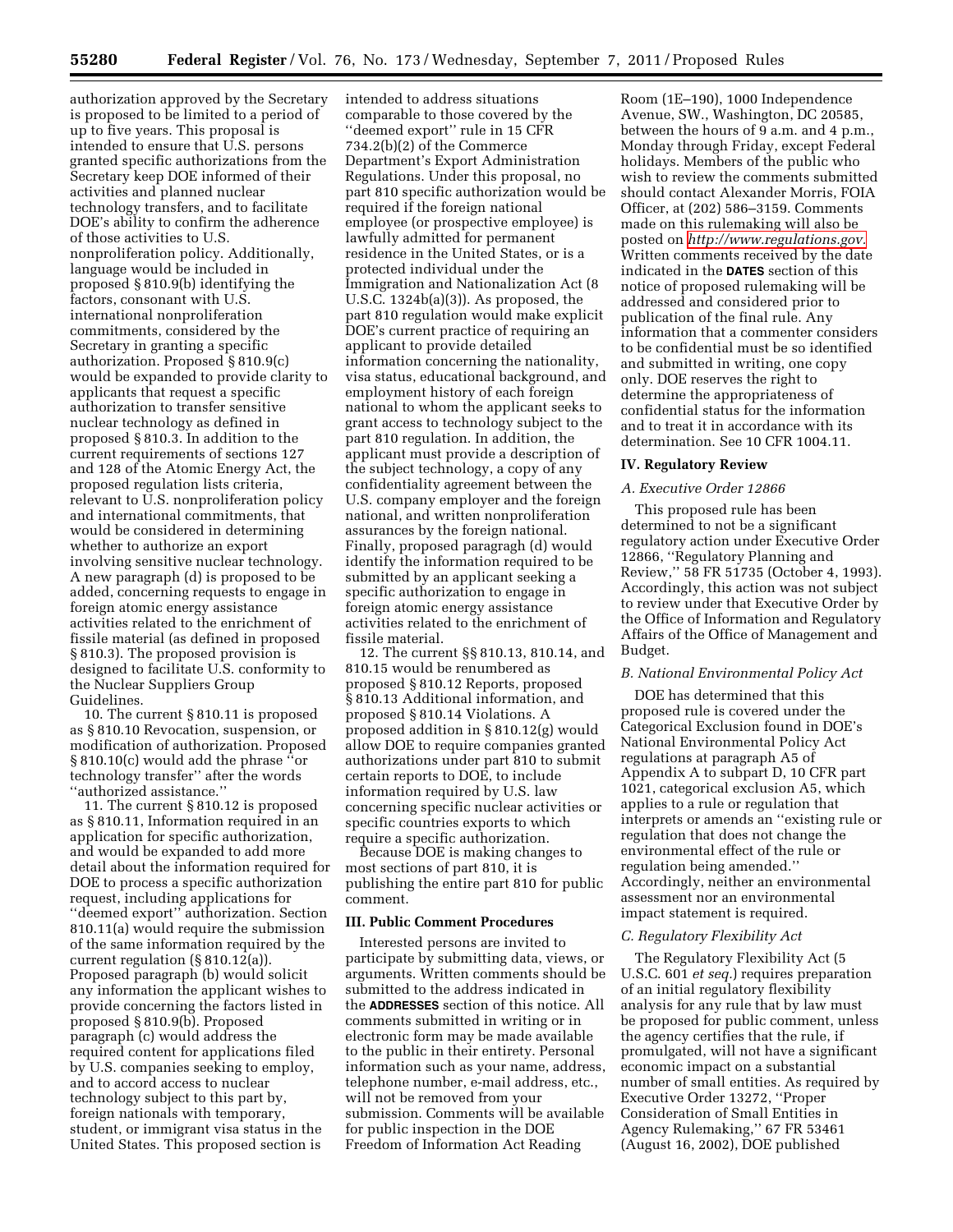procedures and policies on February 19, 2003, to ensure that the potential impacts of its rules on small entities are properly considered during the rulemaking process (68 FR 7990). DOE has made its procedures and policies available on the Office of the General Counsel's *Web site: [http://](http://www.gc.doe.gov)  [www.gc.doe.gov.](http://www.gc.doe.gov)* 

DOE has reviewed this proposed rule under the provisions of the Regulatory Flexibility Act and the procedures and policies published on February 19, 2003. The proposed rule offers clarity on regulatory restrictions and requirements pertaining to unclassified assistance to foreign atomic energy activities; it does not expand the scope of activities currently regulated under 10 CFR part 810.

The proposed changes to the preamble of part 810 and § 810.1 reposition (to the ''Authority'' section, above) and update statutory citations, and clarify the purpose statement. There is no change that will impact small businesses or the review time necessary to prepare or submit requests for authorization.

Section 810.2 is proposed to be expanded to provide further detail on the scope of activities that are subject to part 810. As a consequence, more information will be available to small businesses as they formulate their business strategies. These changes should assist small businesses to determine which nuclear export activities undertaken with foreign parties require authorization under this part. This additional information should reduce the time required to identify activities that are controlled by part 810, and also lessen the costs associated with developing documentation to support applications for authorization.

Section 810.3, Definitions, is proposed to be updated to reflect changes in technology and to provide additional clarity. Specifically, for example, the definition of ''acceleratordriven subcritical assembly'' would be replaced with ''production acceleratordriven subcritical assembly system''; and the terms ''non-nuclear-weapon state'' and ''operational safety and subcritical assembly'' would be deleted from the regulation. New and revised definitions would be added: ''basic scientific research'', ''cooperative enrichment enterprise'', ''DOE'', ''enrichment'', ''fissile material'', ''production accelerator-driven subcritical assembly system'', ''production subcritical assembly'', ''reprocessing'', ''Secretary'', ''specific authorization'', ''specifically authorized nuclear activities'', ''technology'', ''technical assistance'', ''technical data'',

and ''use''. These definitional updates and additions would not change the scope of the activities controlled under this part. Rather, the new and revised definitions should provide greater clarity to small businesses, decrease the time for small businesses to evaluate activities for implications of this regulation, and also lessen the costs associated with developing documentation to support their applications for authorization.

Section 810.4 and § 810.5 are proposed to be changed to reflect the current organizational structure of the DOE office responsible for administering part 810, and should not impact small businesses. The proposed revision will help ensure that correspondence is directed appropriately and expedite application processing time. Section 810.6 would be deleted. It quotes the provisions of section 57 b. of the Atomic Energy Act of 1954 and is not required for the text of the regulation. Its deletion would require an applicant to consult a source outside part 810 to locate the statutory text of section 57 b.

Sections 810.7, Generally authorized activities, and 810.8, Activities requiring specific authorization, would be revised and renumbered as §§ 810.6 and 810.7, respectively. The revised text of § 810.6 would provide more detail concerning activities that are generally authorized by the Secretary, and identify countries and territories, and facilities therein, to which general authorizations apply. The proposed change should only impact small businesses positively. Providing this clarification concerning activities that are generally authorized would assist small businesses to determine when they need to submit a request for specific authorization, as stated in proposed § 810.7. Paragraghs (a) and (g) of current § 810.7 would be deleted because the regulation does not control public information; therefore a general authorization is not necessary. The substance of paragragh (b) of the current § 810.7 would be retained and renumbered as § 810.6(b)(2). The current § 810.7(c) would be deleted from the text. This ''fast track'' safety general authorization has been used only once, by a large corporation, to address an imminent threat to the public after an earthquake.

New § 810.8, Restrictions on general and specific authorizations, would continue the same restrictions as are contained in the current part 810, and therefore would not add any new burdens on small businesses. New § 810.9, grant of specific authorization, is proposed to outline the process for

applying for a specific authorization. Paragragh (a) would provide updated information on the current DOE organizational structure. Paragragh (b) would retain identification of the other U.S. departments and agencies (the Departments of State, Defense, and Commerce, and the Nuclear Regulatory Commission) that review part 810 authorization requests; it would also include a time limit on specific authorizations, and revise and add factors DOE would consider in making an authorization determination. The five-year maximum period has been a matter of DOE practice for a number of years; it is now being proposed to be added to the regulation to provide clarity to companies applying for a specific authorization. Paragragh (b) would be expanded to provide additional information to U.S. companies that request a specific authorization to transfer sensitive nuclear technology. This change should provide useful information to applicants, but not create additional requirements or negatively impact a small business applying for a specific authorization. A new paragragh (c) is proposed, concerning activities related to the enrichment of fissile material; and has been added to facilitate U.S. conformity to the Nuclear Suppliers Group Guidelines. Although satisfaction of the requirements of this proposal would require more effort by an applicant, it is unlikely that a small business would engage in foreign atomic energy activities involving the enrichment of fissile material.

New § 810.10, Revocation, suspension, or modification of authorizations, has minimal proposed updates, and is intended to provide greater clarity. New § 810.11, Information required in an application for specific authorization, would be expanded to add more detail about the information required to process an authorization, including a ''deemed export'' authorization. The revisions to this section would provide additional, and more specific, information concerning the matters required to be addressed in an application, thus making the application process clearer to small businesses. Adoption of this proposed revision should positively impact the amount of time and resources a small business would have to devote to the application process, without adding any new requirements for small businesses and also decreasing the processing time for the application within the Department. New § 810.11 would also require an applicant to provide information concerning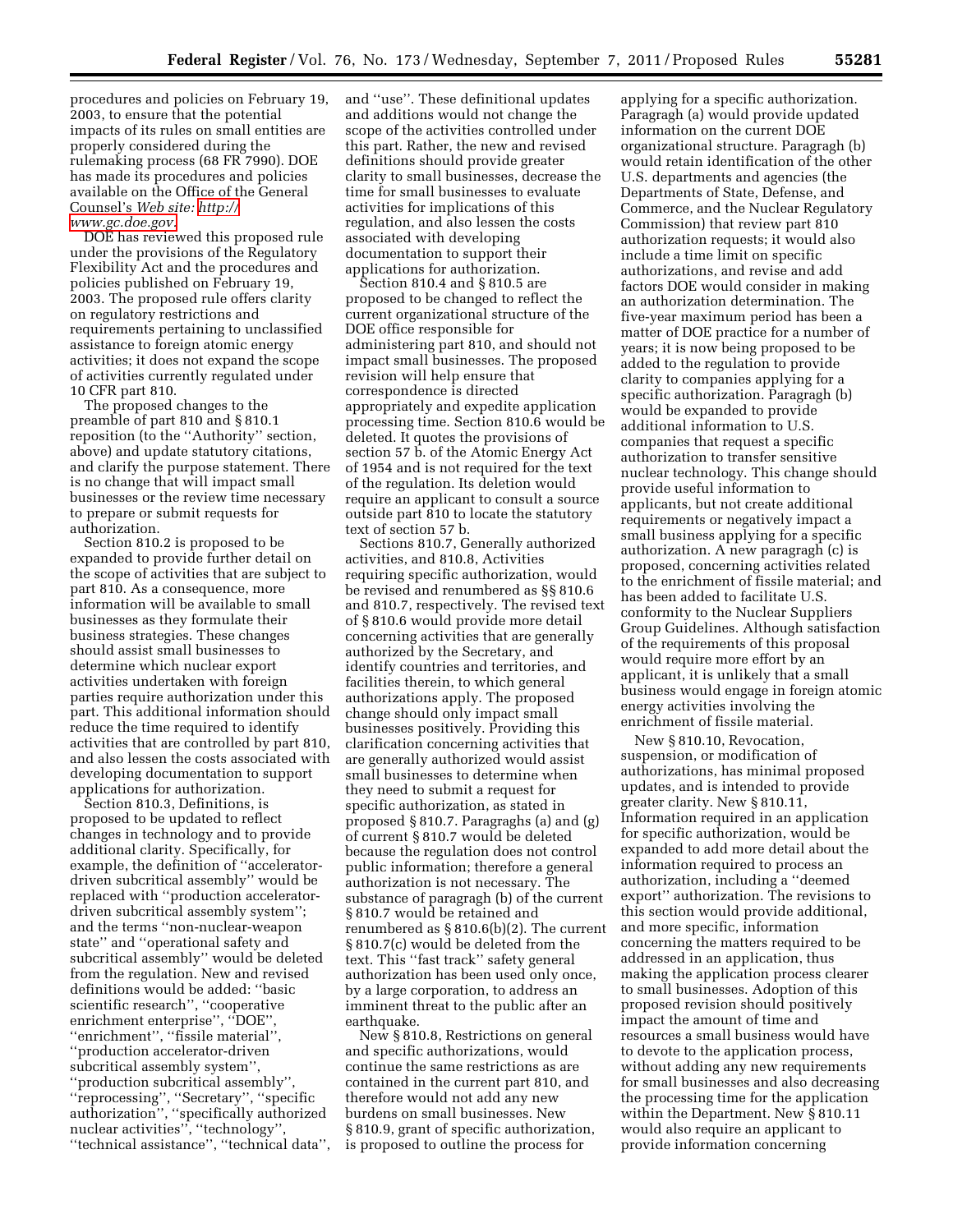activities related to the enrichment of fissile materials. As noted, it is unlikely that a small business would engage in foreign atomic energy assistance activities of this nature.

New § 810.12, Reports, would be updated with the correct DOE organizational structure, with no adverse impact on small businesses. The proposed changes to §§ 810.13 and 810.14 are minimal, and should impose no increased burden on applicants.

In practice, the requirements for small businesses exporting nuclear technology would not substantively change because the proposed revisions to this rule do not impact sections of the rule containing those requirements or add new burdens or duties to small businesses. The obligations of any person subject to the jurisdiction of the United States who engages directly or indirectly in the production of special nuclear material outside the United States would not change in a manner that would have any impact on small businesses.

Furthermore, DOE has conducted a review of the potential small businesses that may be impacted by this proposed rule. This review consisted of an analysis of the number of businesses impacted generally since 2007–2008, and a determination of which of those are considered ''small businesses'' by the Small Business Administration. Approximately 90% of the businesses impacted by this rule are not considered small businesses (out of 56 businesses examined, 5 qualify as small businesses). Additionally, the number of requests for authorization or reports of generally authorized activities from each small business on average was one or fewer per year, while larger companies had as many as 100 requests for authorization or reports of generally authorized activities per year. The latter businesses fall within two North American Industry Classification System codes, for engineering services and computer systems designs services. Often, their requests for authorization include the transfer of computer codes or other similar products. The proposed changes to this rule would not alter whether these businesses do or do not receive authorization under part 810, thus not adversely affecting their ability to conduct business in the same manner they do at present. Moreover, they will benefit from a clarified request process. Generally, small businesses reported that their initial filing of a part 810 request for authorization required up to 40 hours of legal assistance, but followon reporting and requests required significantly less such assistance.

On the basis of the foregoing, DOE certifies that this proposed rule would not have a significant economic impact on a substantial number of small entities. Accordingly, DOE has not prepared a regulatory flexibility analysis for this rulemaking. DOE's certification and supporting statement of factual basis will be provided to the Chief Counsel for Advocacy of the Small Business Administration pursuant to 5 U.S.C. 605(b).

# *D. Paperwork Reduction Act*

The proposed rule would not impose a collection of information requirement subject to the Paperwork Reduction Act (44 U.S.C. 3501 *et seq.*).

# *E. Unfunded Mandates Reform Act of 1995*

The Unfunded Mandates Reform Act of 1995 (Pub. L. 104–4) generally requires Federal agencies to examine closely the impacts of regulatory actions on State, local, and tribal governments. Section 101(5) of title I of that law defines a Federal intergovernmental mandate to include any regulation that would impose upon State, local, or tribal governments an enforceable duty, except a condition of Federal assistance or a duty arising from participating in a voluntary federal program. Title II of that law requires each Federal agency to assess the effects of Federal regulatory actions on State, local, and tribal governments, in the aggregate, or to the private sector, other than to the extent such actions merely incorporate requirements specifically set forth in a statute. Section 202 of that title requires a Federal agency to perform a detailed assessment of the anticipated costs and benefits of any rule that includes a Federal mandate which may result in costs to State, local, or tribal governments, or to the private sector, of \$100 million or more in any one year (adjusted annually for inflation). 2 U.S.C. 1532(a) and (b). Section 204 of that title requires each agency that proposes a rule containing a significant Federal intergovernmental mandate to develop an effective process for obtaining meaningful and timely input from elected officers of State, local, and tribal governments. 2 U.S.C. 1534.

This proposed rule would not impose a Federal mandate on State, local, or tribal governments or on the private sector. Accordingly, no assessment or analysis is required under the Unfunded Mandates Reform Act of 1995.

# *F. Treasury and General Government Appropriations Act, 1999*

Section 654 of the Treasury and General Government Appropriations

Act, 1999 (Pub. L. 105–277) requires Federal agencies to issue a Family Policymaking Assessment for any proposed rule that may affect family well being. The proposed rule would not have any impact on the autonomy or integrity of the family as an institution. Accordingly, DOE has concluded that it is not necessary to prepare a Family Policymaking Assessment.

# *G. Executive Order 13132*

Executive Order 13132, ''Federalism,'' 64 FR 43255 (August 4, 1999), imposes certain requirements on agencies formulating and implementing policies or regulations that preempt State law or that have federalism implications. Agencies are required to examine the constitutional and statutory authority supporting any action that would limit the policymaking discretion of the States and carefully assess the necessity for such actions. DOE has examined this proposed rule and has determined that it would not preempt State law and would not have a substantial direct effect on the States, on the relationship between the national government and the States, or on the distribution of power and responsibilities among the various levels of government. No further action is required by Executive Order 13132.

#### *H. Executive Order 12988*

With respect to the review of existing regulations and the promulgation of new regulations, section 3(a) of Executive Order 12988, ''Civil Justice Reform,'' 61 FR 4729 (February 7, 1996), imposes on Executive agencies the general duty to adhere to the following requirements: (1) Eliminate drafting errors and ambiguity; (2) write regulations to minimize litigation; and (3) provide a clear legal standard for affected conduct rather than a general standard and promote simplification and burden reduction. With regard to the review required by section 3(a), section 3(b) of Executive Order 12988 specifically requires that Executive agencies make every reasonable effort to ensure that the regulation: (1) Clearly specifies the preemptive effect, if any; (2) clearly specifies any effect on existing Federal law or regulation; (3) provides a clear legal standard for affected conduct while promoting simplification and burden reduction; (4) specifies the retroactive effect, if any; (5) adequately defines key terms; and (6) addresses other important issues affecting clarity and general draftsmanship under any guidelines issued by the Attorney General. Section 3(c) of Executive Order 12988 requires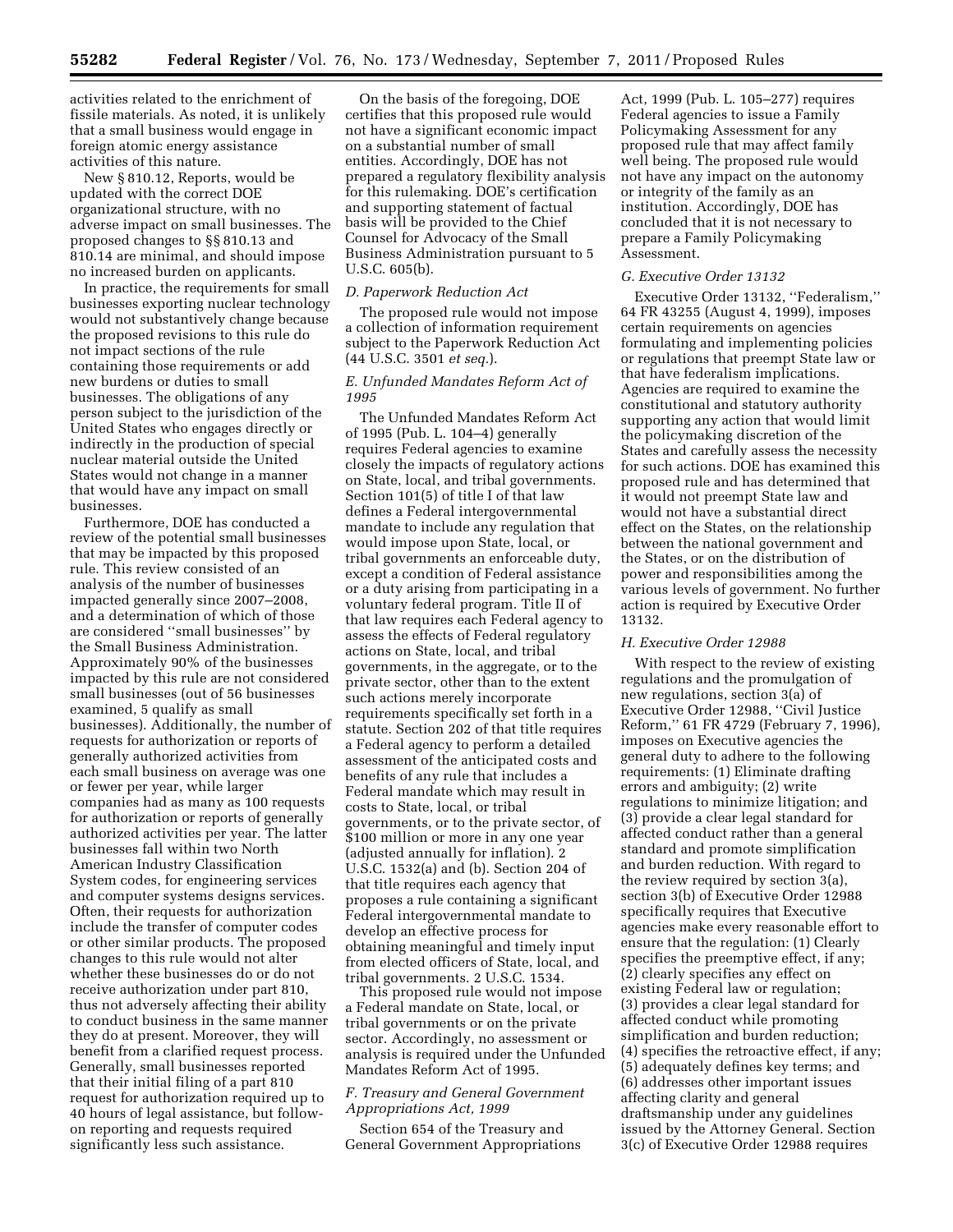Executive agencies to review regulations in light of applicable standards in section 3(a) and section 3(b) to determine whether they are met or it is unreasonable to meet one or more of them. DOE has completed the required review and determined that, to the extent permitted by law, the proposed rule meets the relevant standards of Executive Order 12988.

## *I. Treasury and General Government Appropriations Act, 2001*

The Treasury and General Government Appropriations Act, 2001 (44 U.S.C. 3516 note), provides for agencies to review most disseminations of information to the public under guidelines established by each agency pursuant to general guidelines issued by OMB.

OMB's guidelines were published at 67 FR 8452 (February 22, 2002), and DOE's guidelines were published at 67 FR 62446 (October 7, 2002). DOE has reviewed this proposed rule under the OMB and DOE guidelines and has concluded that it is consistent with applicable policies in those guidelines.

#### *J. Executive Order 13211*

Executive Order 13211, ''Actions Concerning Regulations That Significantly Affect Energy Supply, Distribution, or Use,'' 66 FR 28355 (May 22, 2001), requires Federal agencies to prepare and submit to OMB a Statement of Energy Effects for any proposed significant energy action. A ''significant energy action'' is defined as any action by an agency that promulgated or is expected to lead to promulgation of a final rule, and that: (1) Is a significant regulatory action under Executive Order 12866, or any successor order; and (2) is likely to have a significant adverse effect on the supply, distribution, or use of energy, or (3) is designated by the Administrator of OIRA as a significant energy action. For any proposed significant energy action, the agency must give a detailed statement of any adverse effects on energy supply, distribution, or use should the proposal be implemented, and of reasonable alternatives to the action and their expected benefits on energy supply, distribution, and use. This regulatory action would not have a significant adverse effect on the supply, distribution, or use of energy and is therefore not a significant energy action. Accordingly, DOE has not prepared a Statement of Energy Effects.

# **V. Approval by the Office of the Secretary**

The Office of the Secretary of Energy has approved the publication of this proposed rule.

## **List of Subjects in 10 CFR Part 810**

Foreign relations, Nuclear energy, Reporting and recordkeeping requirements.

Issued in Washington, DC, on August 17, 2011.

# **Steven Chu,**

*Secretary of Energy.* 

For the reasons stated in the preamble, DOE proposes to amend title 10 of the Code of Federal Regulations by revising part 810 to read as follows:

## **PART 810—ASSISTANCE TO FOREIGN ATOMIC ENERGY ACTIVITIES**

Sec.<br>810.1

- Purpose.
- 810.2 Scope.
- 810.3 Definitions.
- 810.4 Communications.
- 810.5 Interpretations.
- 810.6 Generally authorized activities.
- 810.7 Activities requiring specific authorization.
- 810.8 Restrictions on general and specific authorization.
- 810.9 Grant of specific authorization.
- 810.10 Revocation, suspension, or modification of authorization.
- 810.11 Information required in an application for specific authorization.
- 810.12 Reports.
- 810.13 Additional information.
- Violations.
- 810.15 Effective date and savings clause.

**Authority:** Secs. 57, 127, 128, 129, 161, and 223, Atomic Energy Act of 1954, as amended by the Nuclear Non-Proliferation Act of 1978, Pub. L. 95–242, 68 Stat. 932, 948, 950, 958, 92 Stat. 126, 136, 137, 138 (42 U.S.C. 2077, 2156, 2157, 2158, 2201, 2273); sec. 104 of the Energy Reorganization Act of 1974, Pub. L. 93–438; sec. 301, Department of Energy Organization Act, Pub. L. 95–91; National Nuclear Security Administration Act, Pub. L. 106–65, 50 U.S.C. 2401 *et seq.,* as amended.

## **§ 810.1 Purpose.**

These regulations implement section 57 b. of the Atomic Energy Act, which empowers the Secretary, with the concurrence of the Department of State and after consultation with the Nuclear Regulatory Commission (NRC), the Department of Commerce, and the Department of Defense, to authorize persons subject to the jurisdiction of the United States to engage directly or indirectly in the production of special nuclear material outside the United States. The purpose of the regulations in this part is to:

(a) Identify activities that are generally authorized by the Secretary and thus require no other authorization under this part;

(b) Identify activities that require specific authorization by the Secretary and explain how to request authorization; and

(c) Specify reporting requirements for activities subject to this part.

## **§ 810.2 Scope.**

(a) This part applies to:

(1) All persons subject to the jurisdiction of the United States (hereinafter ''U.S. persons'') who or that engage directly or indirectly in the production of special nuclear material outside the United States, by transferring to foreign persons technology that is related to the production of special nuclear material; and

(2) Assistance and the transfer of technology by U.S. persons to foreign persons, conducted either in the United States or abroad by U.S. persons or by licensees, contractors or subsidiaries under their direction, supervision, responsibility, or control.

(b) The activities referred to in paragraph (a) of this section involve the following:

(1) Chemical conversion and purification of uranium and thorium from milling plant concentrates and in all subsequent steps in the nuclear fuel cycle;

(2) Chemical conversion and purification of plutonium and neptunium;

(3) Nuclear fuel fabrication, including preparation of fuel elements, fuel assemblies and cladding thereof;

(4) Uranium isotope separation (uranium enrichment), plutonium isotope separation, and isotope separation of any other elements (including stable isotope separation) when the technology or process can be applied directly or indirectly to uranium or plutonium;

(5) Nuclear reactors;

(6) Accelerator-driven subcritical assembly systems, specially designed or intended for plutonium or uranium-233 production;

(7) Hydrogen isotope separation and heavy water production;

(8) Reprocessing of irradiated nuclear materials or targets containing special nuclear material;

(9) Changes in form or content of irradiated nuclear materials containing special nuclear material, and hot cell facilities;

(10) Storage of irradiated nuclear materials;

(11) Processing of high level radioactive waste;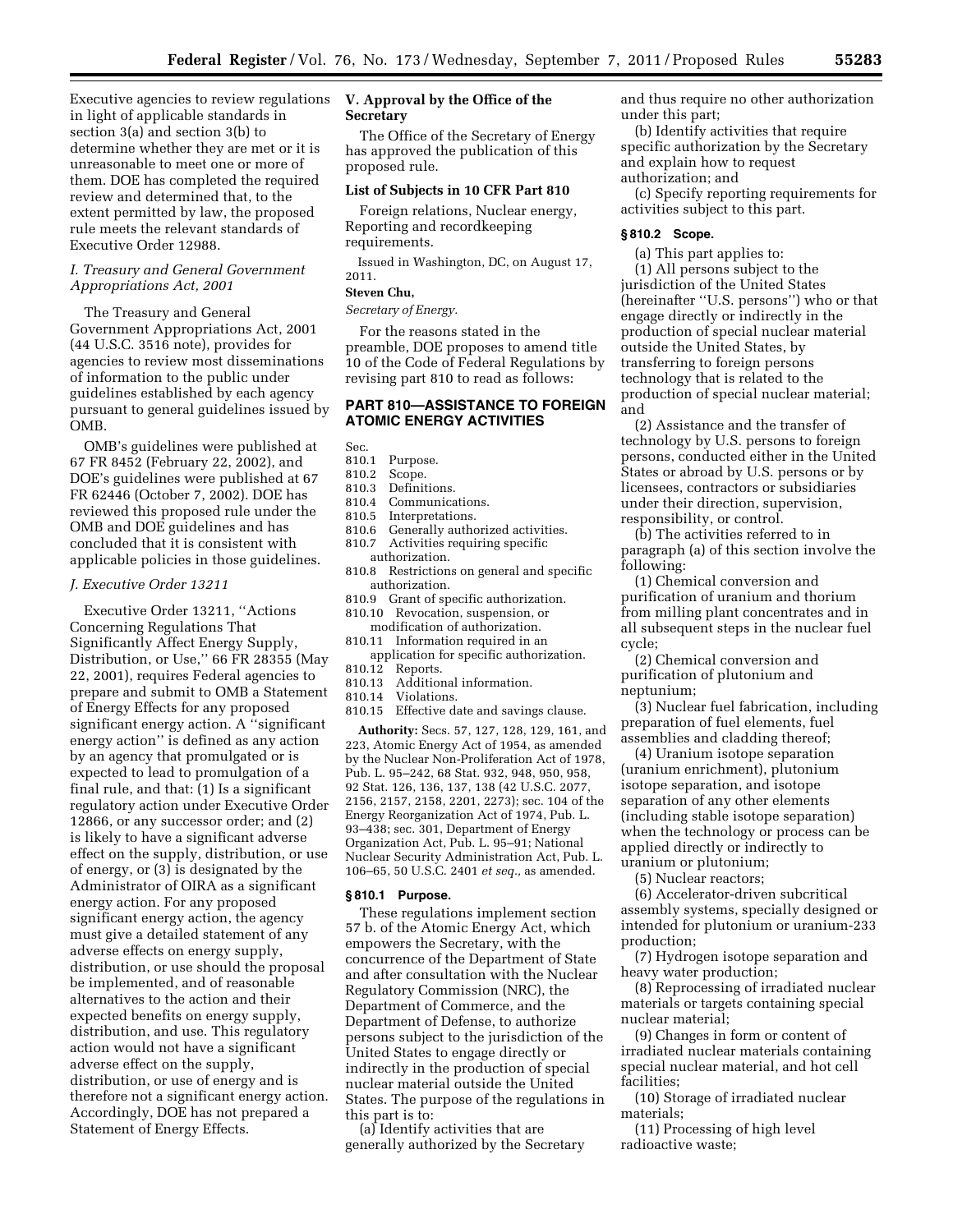(12) Movement of irradiated nuclear materials, including specially designed containers therefor;

(13) The transfer of technology for the development, production, or use of equipment or material specially designed or prepared for any of the above listed activities. (*See* NRC regulations under 10 CFR part 110, Appendix A through Appendix K) for an illustrative list of items considered to be specially designed or prepared for certain listed nuclear activities.); and

(14) Other activities related to the production of special nuclear material outside the United States as the Secretary may determine, notice of which shall be published in the **Federal Register**.

(c) This part does not apply to:

(1) Exports licensed by the NRC; (2) Public information or basic

scientific research;

(3) Uranium and thorium mining and milling; and

(4) Nuclear fusion reactors per se, except for supporting systems involving hydrogen isotope separation.

#### **§ 810.3 Definitions.**

As used in this part 810:

*Agreement for cooperation* means an agreement with another nation or group of nations concluded under sections 123 or 124 of the Atomic Energy Act.

*Atomic Energy Act* means the Atomic Energy Act of 1954, as amended.

*Basic scientific research* means experimental or theoretical work undertaken principally to acquire new knowledge of the fundamental principles of phenomena and observable facts, not primarily directed towards a specific practical aim or objective.

*Classified information* means national security information classified under Executive Order 13526 or any predecessor or superseding order, or Restricted Data classified under the Atomic Energy Act.

*Cooperative enrichment enterprise*  means a multi-country or multicompany (where at least two of the companies are incorporated in different countries) joint development or production effort. The term includes a consortium of countries or companies or a multi-national corporation.

*DOE* means the U.S. Department of Energy.

*Enrichment* means isotope separation of uranium or isotope separation of plutonium, regardless of the type of process or separation mechanism used.

*Fissile material* means isotopes that readily fission after absorbing a neutron of any energy, either fast or slow. Fissile materials are uranium-235, uranium-233, plutonium-239, and plutonium-241.

*Foreign national* means an individual who is not a citizen or national of the United States.

*Foreign person* means a person other than a U.S. person.

*General authorization* means an authorization granted by the Secretary under section 57 b.(2) of the Atomic Energy Act to provide assistance to foreign atomic energy activities subject to this part 810 and which does not require a request for, or the Secretary's issuance of, a specific authorization.

*IAEA* means the International Atomic Energy Agency.

*NNPA* means the Nuclear Non-Proliferation Act of 1978, Pub. L. 95– 242, 22 U.S.C. 3201 *et seq.* 

*NPT* means the Treaty on the Non-Proliferation of Nuclear Weapons, done on July 1, 1968.

*Nuclear reactor* means an apparatus, other than a nuclear explosive device, designed or used to sustain nuclear fission in a self-supporting chain reaction.

*Open meeting* means a conference, seminar, trade show, or other gathering that all technically qualified members of the public may attend and at which they may make written or other personal record of the proceedings, notwithstanding that—

(1) A reasonable registration fee may be charged; or

(2) A reasonable numerical limit exists on actual attendance.

*Person* means—

(1)(i) Any individual, corporation, partnership, firm, association, trust, estate, public or private institution, group, Government agency other than DOE, or any State or political entity within a State; and

(ii) Any legal successor, representative, agent, or agency of the foregoing.

(2) Persons under U.S. jurisdiction are responsible for their foreign licensees, contractors, or subsidiaries to the extent that the former have control over the activities of the latter.

*Production accelerator* means a particle accelerator specially designed, used, or intended for use with a production subcritical assembly.

*Production accelerator-driven subcritical assembly system* means a system comprised of a production subcritical assembly and a production accelerator and which is specially designed, used, or intended for the production of plutonium or uranium-233. In such a system, the production accelerator target provides a source of neutrons used to effect special nuclear material production in the production subcritical assembly.

*Production reactor* means a nuclear reactor specially designed or used

primarily for the production of plutonium or uranium-233.

*Production subcritical assembly*  means an apparatus that contains source material or special nuclear material to produce a nuclear fission chain reaction that is not self-sustaining and that is specially designed, used, or intended for the production of plutonium or uranium-233.

*Public information* means:

(1)(i) Information available in periodicals, books, or other print or electronic media for distribution to any member of the public, or to a community of persons such as those in a scientific, engineering, or educational discipline or in a particular commercial activity who are interested in a subject matter;

(ii) Information available in public libraries, public reading rooms, public document rooms, public archives, or public data banks, or in university courses;

(iii) Information that has been presented at an open meeting (see definition of ''open meeting'');

(iv) Information that has been made available internationally without restriction on its further dissemination; or

(v) Information contained in an application that has been filed with the U.S. Patent Office and eligible for foreign filing under 35 U.S.C. 184 or that has been made available under 5 U.S.C. 552, the Freedom of Information Act.

(2) Public information must be available to the public prior to, or at the same time as, it is transmitted to a foreign recipient. It does not include any technical embellishment, enhancement, explanation or interpretation that in itself is not public information, or information subject to sections 147 and 148 of the Atomic Energy Act.

*Reprocessing* means a process or operation, the purpose of which is to extract radioactive isotopes from irradiated source and special nuclear materials for further use.

*Restricted Data* means all data concerning:

(1) Design, manufacture, or utilization of atomic weapons;

(2) The production of special nuclear material; or

(3) The use of special nuclear material in the production of energy, but shall not include data declassified or removed from the Restricted Data category pursuant to section 142 of the Atomic Energy Act.

*Secretary* means the Secretary of Energy.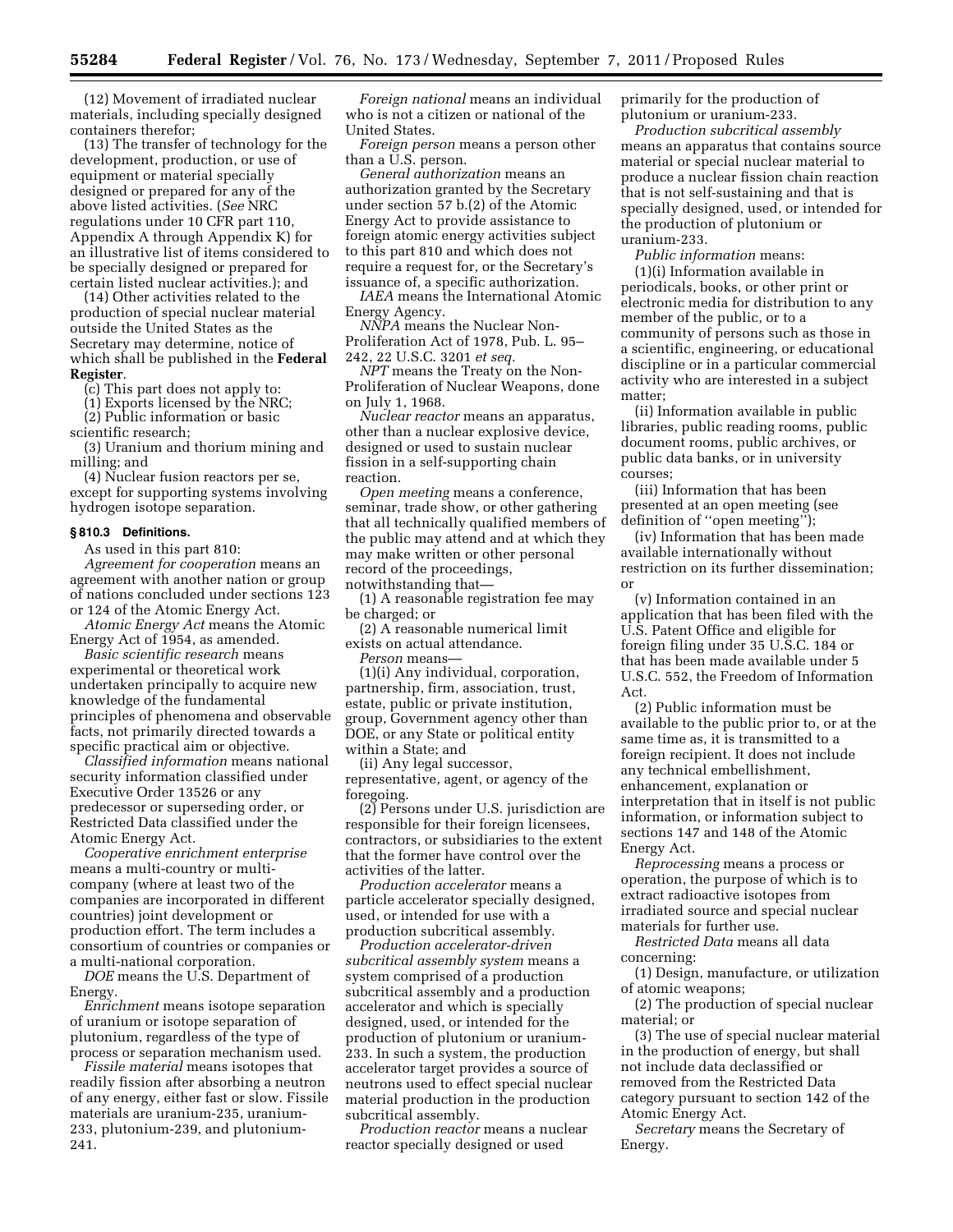*Sensitive nuclear technology* means any information (including information incorporated in a production or utilization facility or important component part thereof) that is not available to the public (*see* definition of ''public information'') which is important to the design, construction, fabrication, operation, or maintenance of a uranium enrichment or nuclear fuel reprocessing facility or a facility for the production of heavy water, but shall not include Restricted Data controlled pursuant to chapter 12 of the Atomic Energy Act. The information may take a tangible form such as a model, prototype, blueprint, or operation manual or an intangible form such as technical services.

*Source material* means:

(1) Uranium or thorium, other than special nuclear material; or

(2) Ores that contain by weight 0.05 percent or more of uranium or thorium, or any combination of these materials.

*Special nuclear material* means:

(1) Plutonium;

(2) Uranium-233; or

(3) Uranium enriched above 0.711 percent by weight in the isotope uranium-235.

*Specific authorization* means an authorization granted by the Secretary under section 57 b.(2) of the Atomic Energy Act, in response to an application filed under this part, to engage in specifically authorized nuclear activities subject to this part.

*Specifically authorized nuclear activities* means the provision of assistance, including the transfer of technology, to foreign persons related to:

(1) Uranium isotope separation (uranium enrichment), plutonium isotope separation, or isotope separation of any other elements (including stable isotope separation) when the technology or process can be applied directly or indirectly to uranium or plutonium;

(2) Fabrication of nuclear fuel containing plutonium, including preparation of fuel elements, fuel assemblies, and cladding thereof;

(3) Hydrogen isotope separation and heavy water production;

(4) Production accelerator-driven subcritical assembly systems;

(5) Production reactors; and

(6) Reprocessing of irradiated nuclear fuel or targets containing special nuclear material.

*Technology* means specific information required for the development, production, or use of any facility or activity listed in § 810.2(c). This information may take the form of technical data or technical assistance.

(1) *Development* is related to all phases before production such as:

(i) Design;

(ii) Design research;

- (iii) Design analysis;
- (iv) Design concepts;
- (v) Assembly and testing of

prototypes;

(vi) Pilot production schemes;

(vii) Design data;

(viii) Process of transforming design

data into a product;

(ix) Configuration design;

(x) Integration design; and

(xi) Layouts.

(2) *Production* means all production phases such as:

(i) Construction;

(ii) Production engineering;

(iii) Manufacture;

(iv) Integration;

(v) Assembly or mounting;

- (vi) Inspection;
- (vii) Testing; and

(viii) Quality assurance.

*Technical assistance* means assistance in such forms as instruction, skills, training, working knowledge, consulting services, or any other assistance as determined by the Secretary. Technical assistance may involve transfer of technical data.

*Technical data* means data in such forms as blueprints, plans, diagrams, models, formulae, engineering designs, specifications, manuals, and instructions written or recorded on other media or devices such as disks, tapes, read-only memories, and computational methodologies, algorithms, and computer codes that can directly or indirectly affect the production of special nuclear material.

*Use* means operation, installation (including on-site installation), and maintenance (checking), repair, overhaul, and refurbishing.

*United States,* when used in a geographical sense, includes all territories and possessions of the United States.

#### **§ 810.4 Communications.**

(a) All communications concerning the regulations in this part should be addressed to: U.S. Department of Energy, Washington, DC 20585. Attention: Senior Policy Advisor, National Nuclear Security Administration/Office of Nonproliferation and International Security (NA 24), Telephone (202) 586– 0589.

(b) Communications also may be delivered to DOE's headquarters at 1000 Independence Avenue, SW., Washington, DC. All clearly marked proprietary information will be given the maximum protection allowed by law.

#### **§ 810.5 Interpretations.**

(a) The advice of the DOE Office of Nonproliferation and International Security may be requested on whether a proposed activity falls outside the scope of this part, is generally authorized under § 810.6, or requires specific authorization under § 810.7. However, unless authorized by the Secretary in writing, no interpretation of the regulations in this part other than a written interpretation by the DOE General Counsel is binding upon DOE.

(b) When advice is requested from the DOE Office of Nonproliferation and International Security, or a binding, written determination is requested from the DOE General Counsel, a response normally will be made within 30 days and, if this is not feasible, an interim response will explain the reason for the delay.

## **§ 810.6 Generally authorized activities.**

(a) In accordance with section 57 b.(2) of the Atomic Energy Act, the Secretary has determined that activities by U.S. persons that involve engaging directly or indirectly in the production of nuclear material outside the United States, including by providing assistance or transferring technology in ways that do not involve specifically authorized nuclear activities, are generally authorized to be undertaken with respect to the IAEA and the countries and territories, and facilities therein, identified in paragraphs (b)(1) through (5) of this section, provided that no sensitive nuclear technology is transferred.

(b) The activities described in paragraph (a) of this section are generally authorized with respect to the IAEA and:

(1) The following countries and territories, and the facilities in such countries or territories:

Argentina, Australia, Austria, Bangladesh, Belgium, Brazil, Bulgaria, Canada, Colombia, Cyprus, Czech Republic, Denmark, Egypt, Estonia, Finland, France, Germany, Greece, Hungary, Indonesia, Ireland, Italy, Japan,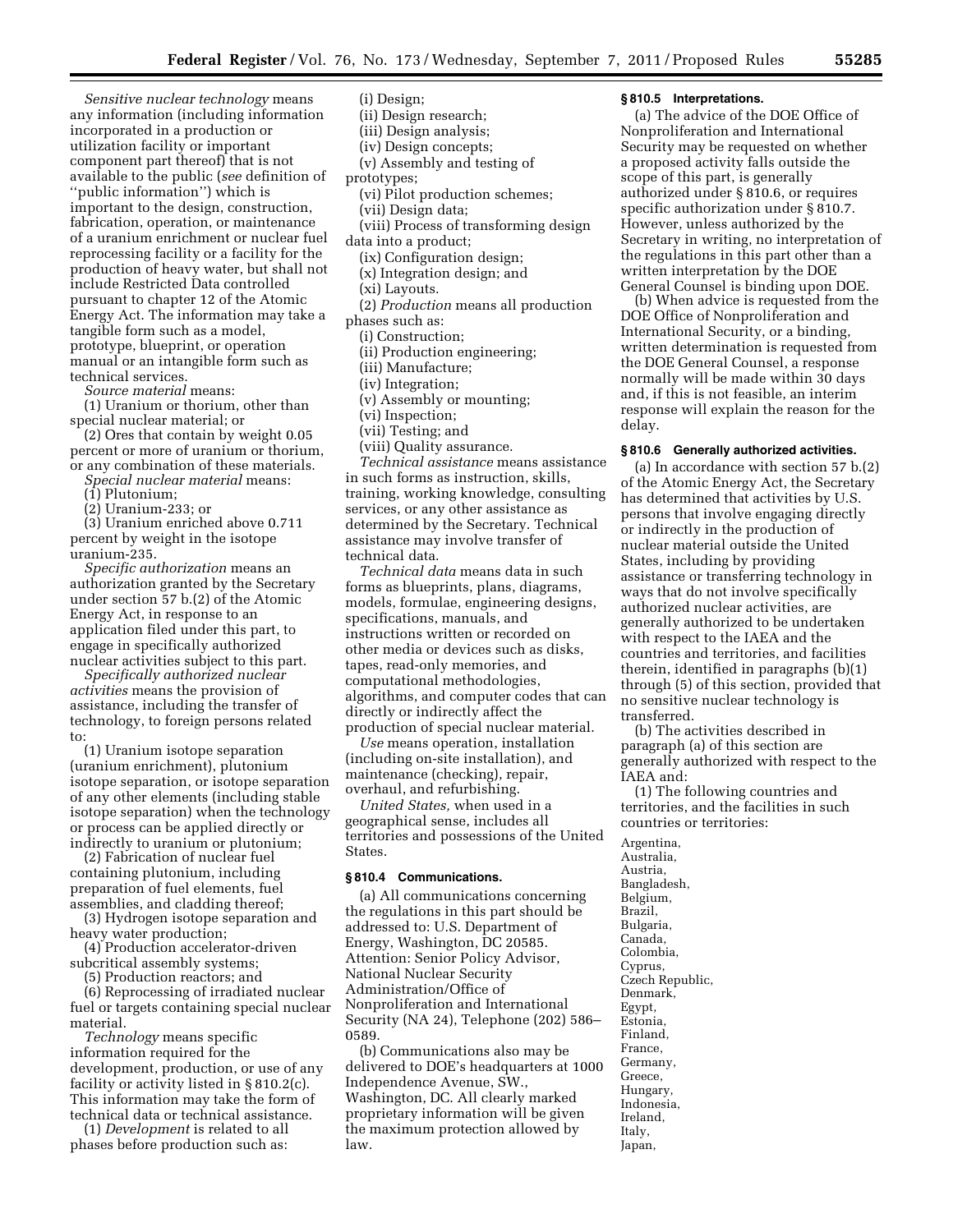Kazakhstan, Latvia, Lithuania, Luxembourg, Malta, Morocco, Netherlands, Norway, Peru, Poland, Portugal, Korea, Republic of Romania, Slovakia, Slovenia, South Africa, Spain, Sweden, Switzerland, Taiwan, Thailand, Turkey, Ukraine, United Arab Emirates, United Kingdom.

(2) Any safeguarded facility in order to prevent or correct a current or imminent radiological emergency posing a significant danger to the health and safety of the off-site population and that cannot be met by other means, provided DOE is notified in writing in advance and does not object;

(3) Any country or territory, if carried out in the course of implementation of the Agreement between the United States of America and the IAEA for the Application of Safeguards in the United States;

(4) Any country or territory, if carried out in the course of participation in exchange programs approved by the Department of State in consultation with DOE;

(5) Any country or territory, if carried out by persons, other than experts and consultants who are full-time employees of the IAEA, whose employment is sponsored by the U.S. Government.

## **§ 810.7 Activities requiring specific authorization.**

Unless generally authorized by § 810.6, a U.S. person requires specific authorization by the Secretary before engaging directly or indirectly in the production of special nuclear material outside the United States.

#### **§ 810.8 Restrictions on general and specific authorization.**

A general or specific authorization granted by the Secretary under this part:

(a) Is limited to activities involving only unclassified information and does not permit furnishing Restricted Data or other classified information;

(b) Does not relieve a person from complying with relevant laws or the regulations of other Government agencies applicable to exports;

(c) Does not authorize a person to engage in any activity when the person knows or has reason to know that the activity is intended to provide assistance in designing, developing, fabricating, or testing a nuclear explosive device.

#### **§ 810.9 Grant of specific authorization.**

(a) An application for authorization to provide assistance or transfer technology for which specific authorization is required under § 810.7 should be made to the U.S. Department of Energy, National Nuclear Security Administration, Washington, DC 20585, *Attention:* Senior Policy Advisor, Office of Nonproliferation and International Security (NA 24).

(b) The Secretary will approve an application for specific authorization if it is determined, with the concurrence of the Department of State and after consultation with the Nuclear Regulatory Commission, the Department of Commerce, and the Department of Defense, that the activity will not be inimical to the interest of the United States. Each application approved for specific authorization generally will be for a period up to five years. In making an authorization determination, the Secretary will take into account the following factors:

(1) Whether the United States has an agreement for peaceful nuclear cooperation in force covering exports to the country, territory, or international organization involved;

(2) Whether the country or the authorities of the territory involved is/ are a party to, or has/have otherwise adhered to, the NPT;

(3) Whether the country or the authorities of the territory involved is/ are in good standing with its/their acknowledged nonproliferation commitments;

(4) Whether the country or the authorities of the territory involved has/ have accepted IAEA safeguards obligations on all nuclear materials used for peaceful purposes and has/have them in force;

(5) Whether there exist other nonproliferation controls or conditions on the proposed activity, including that the recipient is duly authorized by the country's government or the authorities of the territory involved to receive and operate the technology sought to be transferred;

(6) Significance of the assistance or technology transfer relative to the existing nuclear capabilities of the recipient country or territory;

(7) Whether the transfer is part of an existing cooperative enrichment

enterprise or the supply chain of such an enterprise;

(8) The availability of comparable assistance or technology from other sources; and

(9) Any other factors that may bear upon the political, economic, or security interests of the United States, including the obligations of the United States under treaties or other international agreements, and the obligations of the recipient country or the authorities of the territory involved under treaties or other international agreements.

(c) If the proposed assistance or technology transfer involves the export of sensitive nuclear technology as defined in § 810.3, the requirements of sections 127 and 128 of the Atomic Energy Act and of any applicable United States international commitments must also be met. For the export of sensitive nuclear technology, in addition to the factors in subparagraph (b), the Secretary will take into account:

(1) Whether the recipient country or the authorities of the recipient territory is/are a party to, or has/have adhered to, the NPT and is/are in full compliance with its/their obligations under the NPT;

(2) Whether the recipient country has signed, ratified, and is implementing a comprehensive safeguards agreement with the IAEA and has in force an Additional Protocol based on the model Additional Protocol, or, pending this, in the case of a regional accounting and control arrangement for nuclear materials, is implementing, in cooperation with the IAEA, a safeguards agreement approved by the IAEA Board of Governors prior to the publication of INFCIRC/540 (September 1997); or alternatively whether comprehensive safeguards, including the measures of the Model Additional Protocol are being applied in the recipient country or territory;

(3) Whether the recipient country or the authorities of the territory has/have not been identified in a report by the IAEA Secretariat that is under consideration by the IAEA Board of Governors, as being in breach of obligations to comply with the applicable safeguards agreement, nor continues/continue to be the subject of Board of Governors decisions calling upon it/them to take additional steps to comply with its/their safeguards obligations or to build confidence in the peaceful nature of its/their nuclear program, nor as to which the IAEA Secretariat has reported that it is unable to implement the applicable safeguards agreement. This criterion would not apply in cases where the IAEA Board of Governors or the United Nations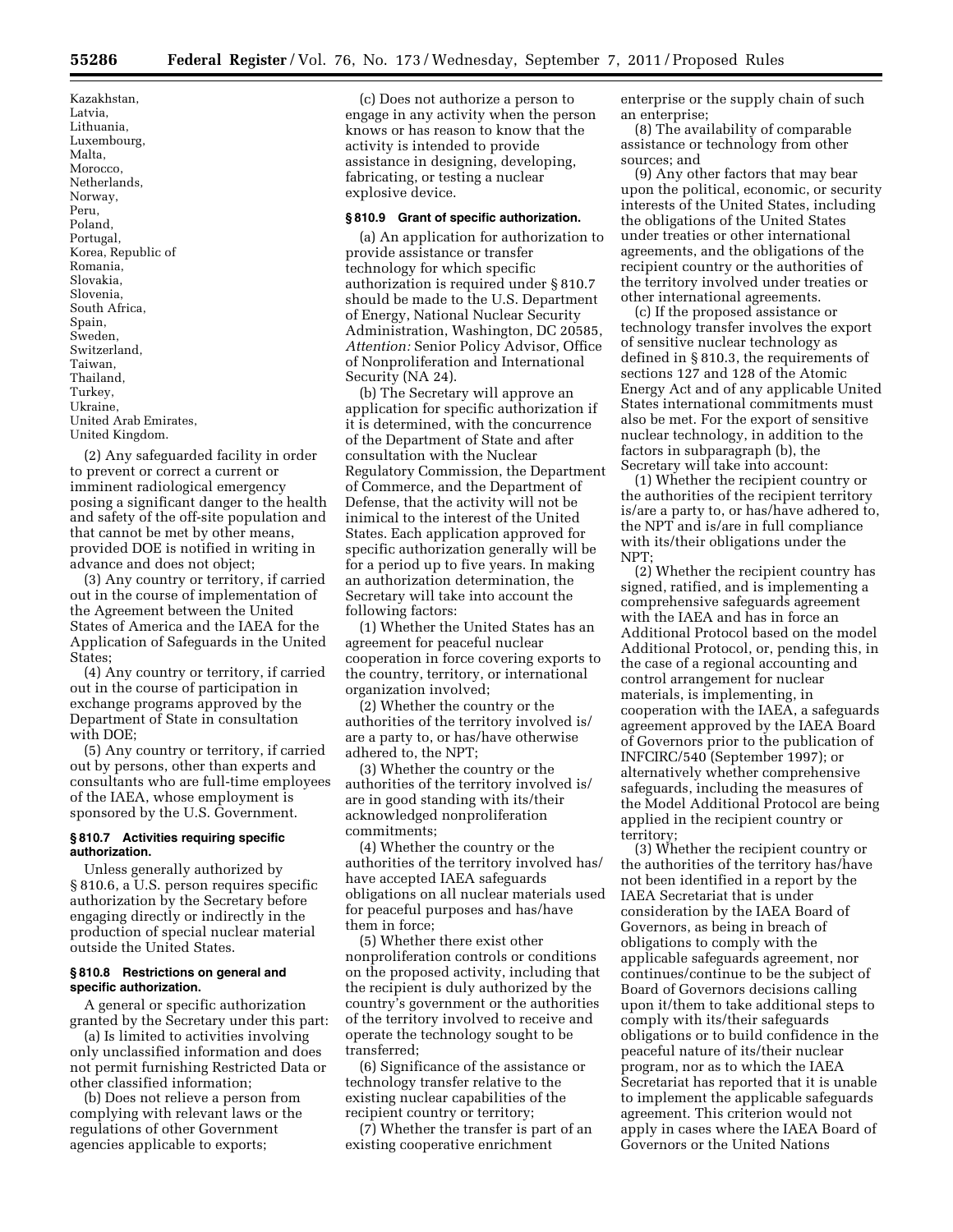Security Council subsequently decides that adequate assurances exist as to the peaceful purposes of the recipient's nuclear program and its compliance with the applicable safeguards agreements. For the purposes of this paragraph, ''breach'' refers only to serious breaches of proliferation concern;

(4) Whether the recipient country or territory is adhering to the Nuclear Suppliers Group Guidelines and, where applicable, has reported to the Security Council of the United Nations that it is implementing effective export controls as identified by Security Council Resolution 1540; and

(5) Whether the recipient country or territory adheres to international safety conventions relating to nuclear or other radioactive materials or facilities.

(d) Unless otherwise prohibited by U.S. law, the Secretary may grant an application for specific authorization for activities related to the enrichment of source material and special nuclear material, provided that: the United States Government has received written assurances from the government of the country or the authorities of the territory involved—

(1) That it/they accepts/accept the sensitive enrichment equipment and enabling technologies, or an operable enrichment facility under conditions that do not permit or enable replication of the facilities;

(2) That the subject enrichment activity will not result in the production of uranium enriched to greater than 20% in the isotope uranium-235; and

(3) That there are in place appropriate security arrangements to protect the activity from use or transfer inconsistent with the country's national laws or the law applicable in the territory involved.

(e) Approximately 30 days after the Secretary's grant of a specific authorization, a copy of the Secretary's determination may be provided to any person requesting it at the Department's Public Reading Room, unless the applicant submits information demonstrating that public disclosure will cause substantial harm to its competitive position. This provision does not affect any other authority provided by law for the non-disclosure of information.

#### **§ 810.10 Revocation, suspension, or modification of authorization.**

The Secretary may revoke, suspend, or modify a general or specific authorization:

(a) For any material false statement in an application for specific authorization or in any additional information submitted in its support;

(b) For failing to provide a report or for any material false statement in a report submitted pursuant to § 810.12;

(c) If any authorized assistance or technology transfer is subsequently determined to be inimical to the interest of the United States or otherwise no longer meets the legal criteria for approval; or

(d) Pursuant to section 129 of the Atomic Energy Act.

#### **§ 810.11 Information required in an application for specific authorization.**

(a) An application letter must include the following information:

(1) The name, address, and citizenship of the applicant, and complete disclosure of all real parties in interest; if the applicant is a corporation or other legal entity, where it is incorporated or organized, the location of its principal office, and the degree of any control or ownership by any foreign person;

(2) The country or territory, or the international organization, to receive the assistance or technology; the name and location of any facility or project involved; and the name and address of the person for which the activity is to be performed;

(3) A description of the assistance or technology to be provided, including a complete description of the proposed activity, its approximate monetary value, and a detailed description of any specific project to which the activity relates; and

(4) The designation of any information that if publicly disclosed would cause substantial harm to the competitive position of the applicant.

(b) The applicant should also include, as an attachment to the application letter, any information the applicant wishes to provide concerning the factors listed in § 810.9(b) and (c).

(c) U.S. persons seeking to employ a foreign national of a country not listed in § 810.6(b) in a position that could result in the transfer or technology subject to § 810.6(a), or seeking to employ any foreign national in a position that could result in the transfer of technology subject to § 810.7, must request a specific authorization. No application for specific authorization is required if the foreign national is lawfully admitted for permanent residence in the United States, or is a protected individual under the Immigration and Naturalization Act (8 U.S.C. 1324b(a)(3)). The applicant must provide, with respect to each foreign national to whom the applicant seeks to release technology subject to this part:

(1) A description of the technology that will be made available to the foreign national;

(2) The purpose of the proposed release, and a description of the applicant's technology control program;

(3) A copy of any confidentiality agreement between the applicant and the foreign national;

(4) Background information about the foreign national, including the individual's citizenship, all countries or territories where the individual has resided for more than six months, the training or educational background of the individual, all work experience, any other known affiliations with persons engaged in activities subject to this part, and current immigration or visa status in the United States; and

(5) A signed undertaking by the foreign national that he/she will comply with the regulations under this part; will not disclose the applicant's technology without DOE's prior written authorization; and will not, at any time during or after his/her employment with the applicant, use the applicant's technology for any nuclear explosive device, for research on or development of any nuclear explosive device, or in furtherance of any military purpose.

(d) An applicant for a specific authorization related to the enrichment of fissile material must submit information that demonstrates that the proposed transfer will avoid, so far as practicable, the transfer of enabling design or manufacturing technology associated with such items; and that the applicant will share with the recipient only information required for the regulatory purposes of the recipient country or territory or to ensure the safe installation and operation of a resulting enrichment facility, without divulging enabling technology;

## **§ 810.12 Reports.**

(a) Each person who has received a specific authorization shall, within 30 days after beginning the authorized activity, provide to DOE a written report containing the following information:

(1) The name, address, and citizenship of the person submitting the report;

(2) The name, address, and citizenship of the person for whom or which the activity is being performed;

(3) A description of the activity, the date it began, its location, status, and anticipated date of completion; and

(4) A copy of the DOE letter authorizing the activity.

(b) Each person carrying out a specifically authorized activity shall inform DOE, in writing within 30 days,